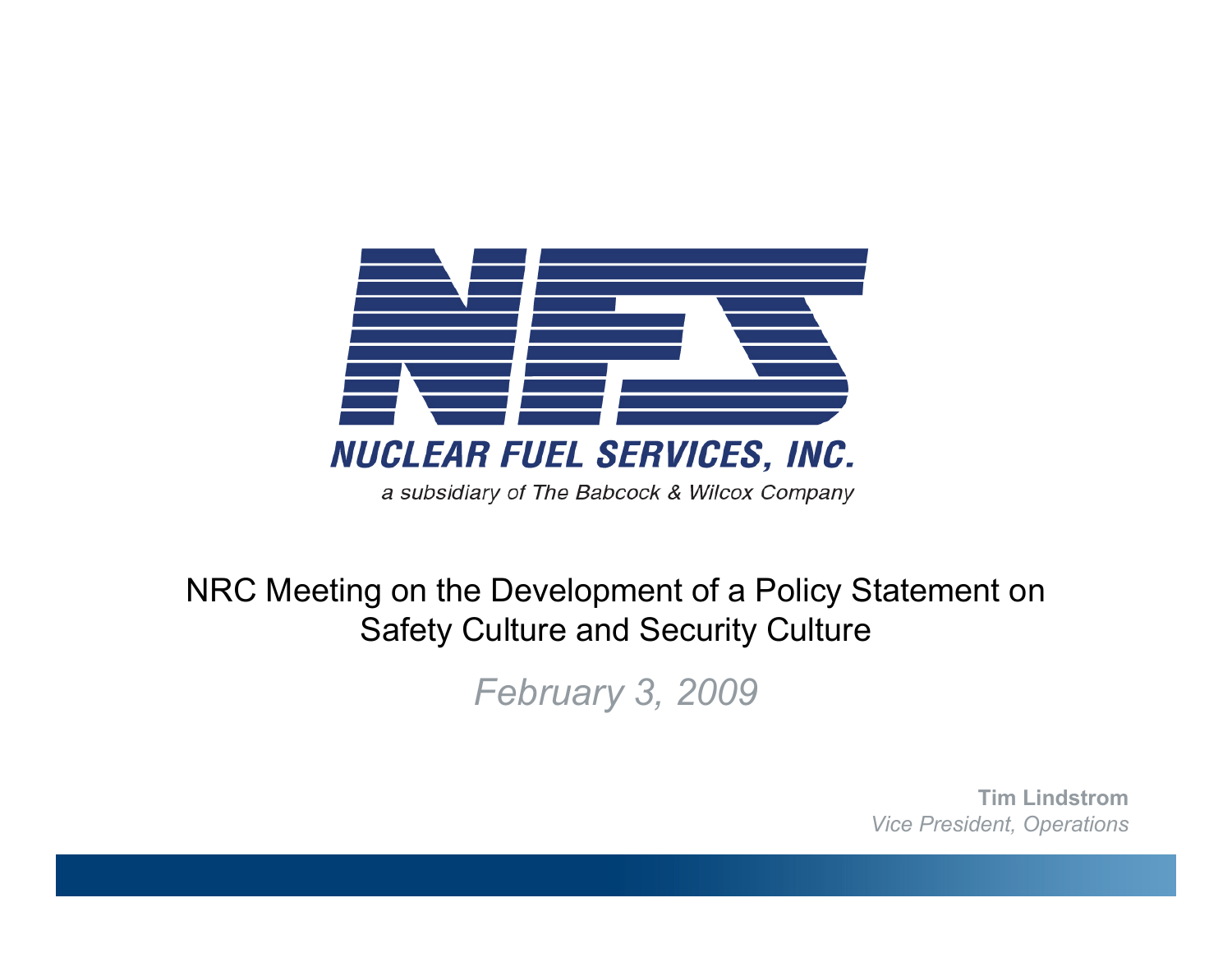

## Background/Perspective

- •March 2006—defining event
- •February 2007—Committed to actions for strengthening safety culture:
	- –Independent, third-party safety culture assessment
	- –Safety culture self-assessment
	- –Improvement plan
	- –Security included
- •October 2008—Safety Culture Public Meeting
- •Business Case
- •Making Progress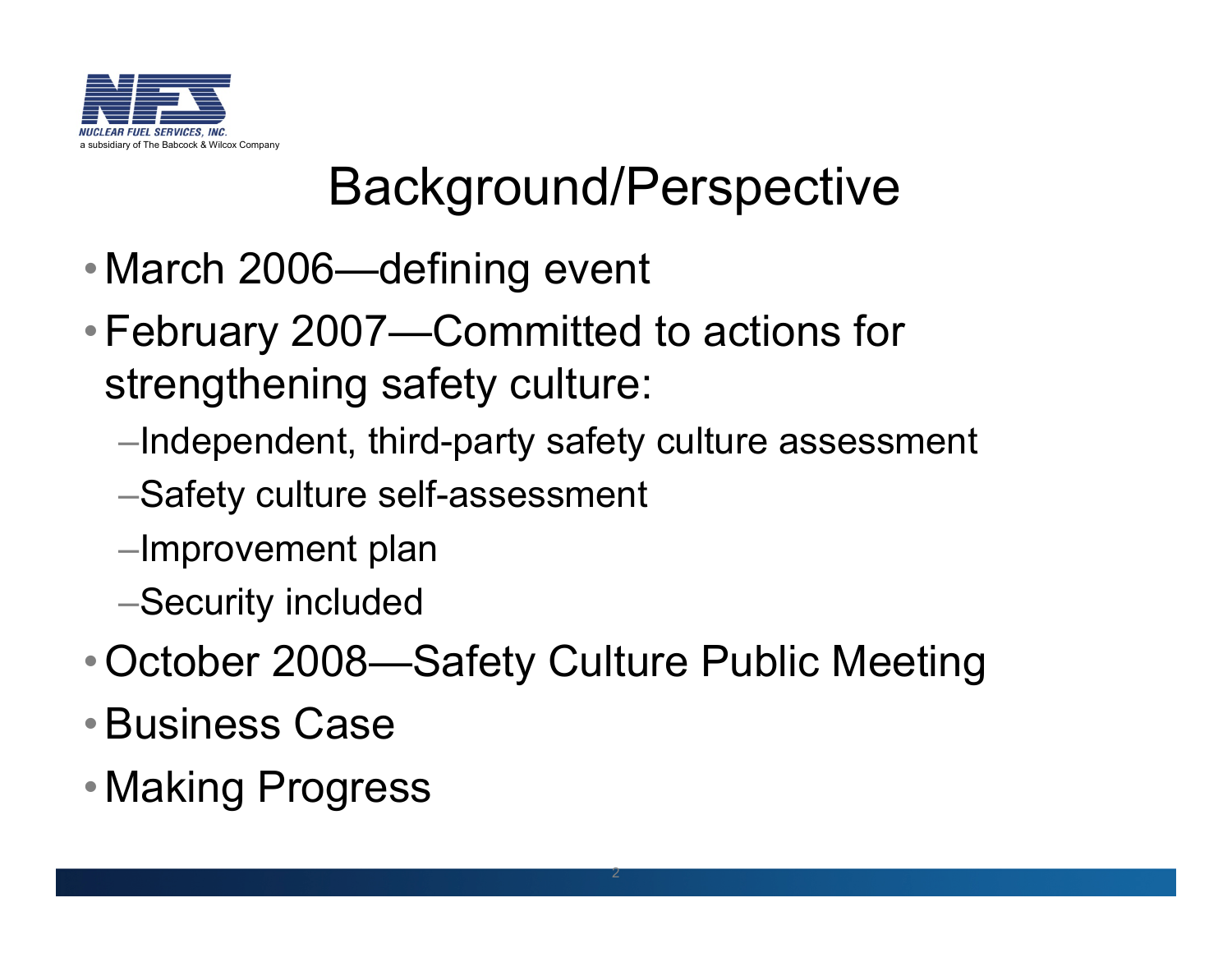

## Safety & Security Culture at NFS

- Safety at NFS means:
	- –Health & safety
	- –Safeguards & security
	- –Environmental stewardship
	- –Quality
- One "safety & compliance" policy
	- –Use of "Compliance"
	- –Adopts 13-safety culture components –One culture
- Safety & security treated equally
	- –Differences will occur
	- –One standard
	- –Example

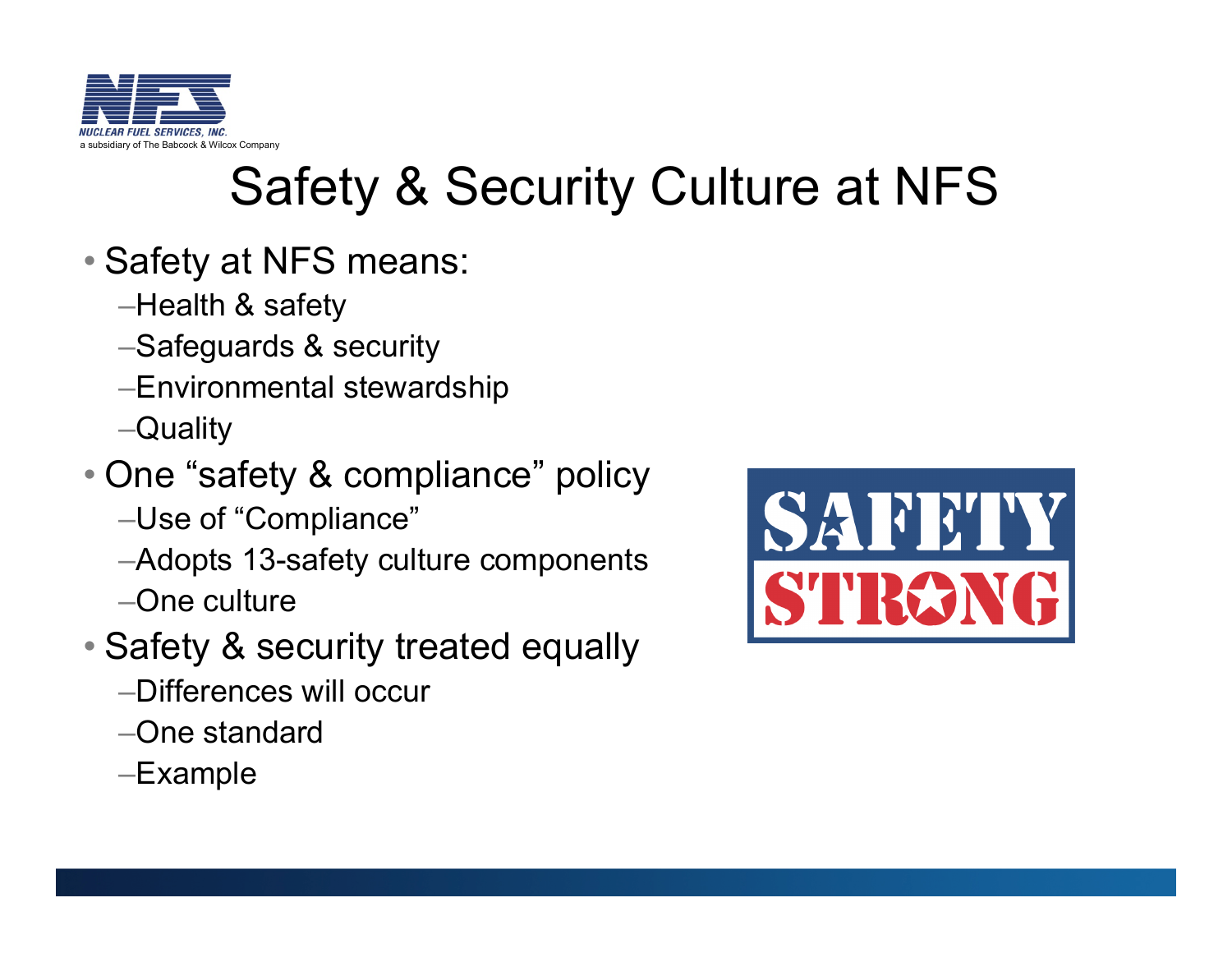

# NFS Operating Experience

- •Alternative Dispute Resolution (ADR) Process –Win-Win
- •Safety culture self-assessment
	- –Positive learning experience
	- –Self-identified the majority of our own issues
	- –Third-party assessment
		- Validated self-assessment
		- Some new areas identified
	- –Better ownership of issues